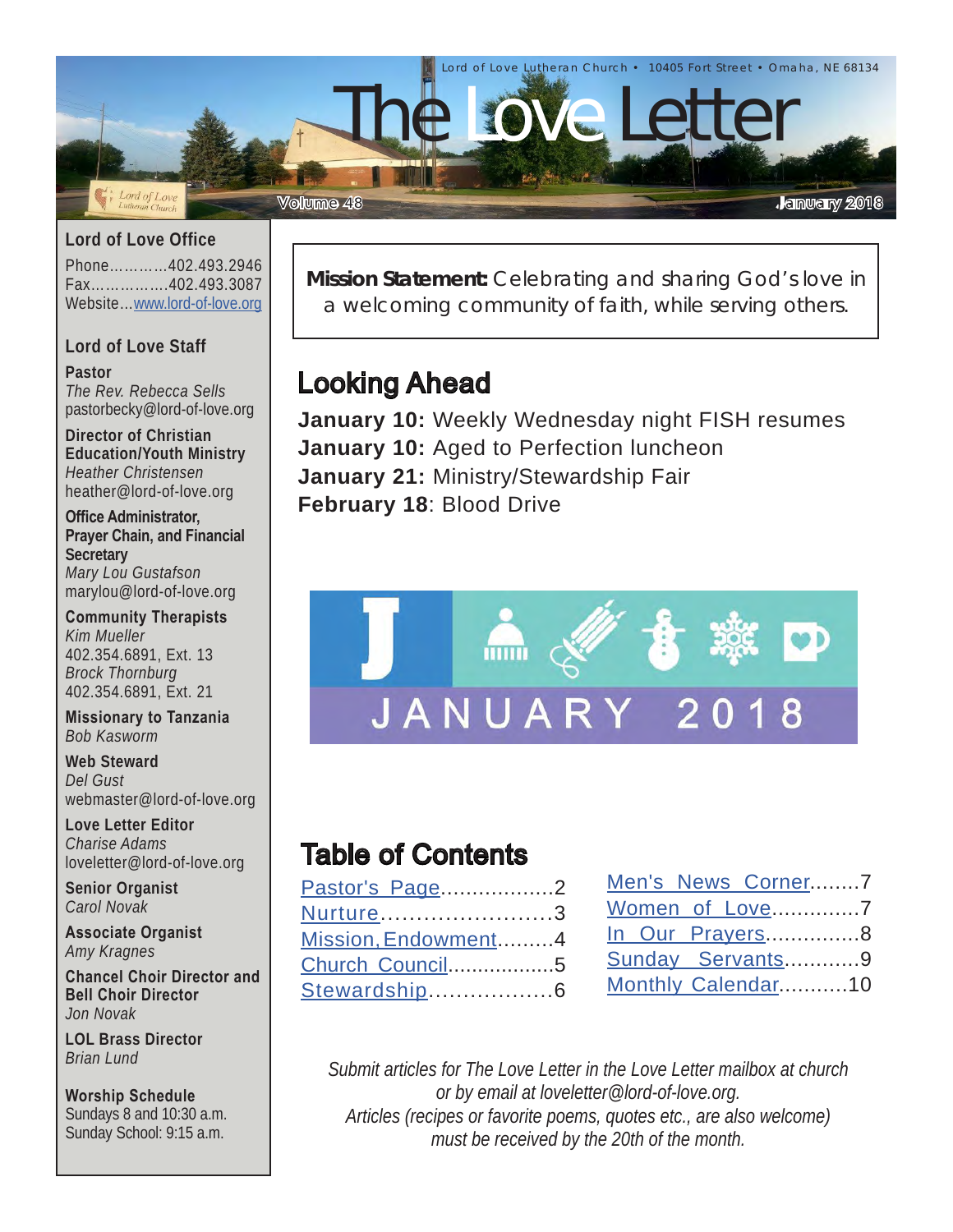# PASTOR'S PAGE

*14Do everything without grumbling or arguing, 15so that you may become blameless and pure, "children of God without fault in a warped and crooked generation." Then you will shine among them like stars in the sky 16as you hold firmly to the word of life. And then I will be able to boast on the day of Christ that I did not run or labor in vain. —Philippians 2:14-18*

#### Happy New Year!

Here we are, with another whole year waiting to be written and lived. As we start this year, we do so remembering how Jesus coming as the light of the world has impacted our lives, and how this is still bringing new life and light to us in our ever-changing present and future.

During the month of January, we will do this by focusing on our baptismal promises and the callings God has given to each of us to help shine with Christ's light like the stars shine in the darkness of night, and like a glowing fire helps fight off the cold this time of year. So we'll be asking questions of how you see yourself being gifted by the Spirit and called to be a part of Christ's mission here in this place and in the world.

On **Jan. 7**, although one day after Epiphany, we'll be celebrating as if it were the day of Epiphany, when the announcement of Jesus' birth was heard and spread near and far by the Magi. Then on **Jan. 14**, we'll remember our baptism and celebrate the Baptism of our Lord. Special guest Deacon Timothy Siburg, who works with stewardship at the Synod Office, will also be sharing a message and giving us questions to ponder on this day. On **Jan. 21**, we will have another special worship experience planned, for our Stewardship Sunday, where we will dream and think about how we will give of the gifts of ourselves, our time, and possessions to



the Lord, and the many opportunities we have to be involved in God's ministry as Lord of Love and as individuals to help the light of Christ brighten our world and the lives of others throughout the world. On the 21st, each committee of the council will display a board representing what they do and how others can help in Lord of Love's mission to shine with love for the light of Christ.

One of the things we'll be asking you to do is explore what your God-given spiritual gifts might be. The ELCA has an online survey that helps you to think about these. We'd like to invite you to take this for yourself at [http://www.elca.org/Our-](http://www.elca.org/Our-Work/Congregations-and-Synods/Faith-Practices/Spiritual-Renewal/Assessment-Tools)[Work/Congregations-and-Synods/Faith-](http://www.elca.org/Our-Work/Congregations-and-Synods/Faith-Practices/Spiritual-Renewal/Assessment-Tools)[Practices/Spiritual-Renewal/Assessment-](http://www.elca.org/Our-Work/Congregations-and-Synods/Faith-Practices/Spiritual-Renewal/Assessment-Tools)[Tools](http://www.elca.org/Our-Work/Congregations-and-Synods/Faith-Practices/Spiritual-Renewal/Assessment-Tools). If you do this before Jan. 21, you'll be that much further along on being able to contemplate and pray about where your gifts and passions for ministry might be, as we'll be handing out Time and Talent Sheets on this day too.

May the light of Christ shine on you and through you to all who live in darkness,

Pastor Becky <><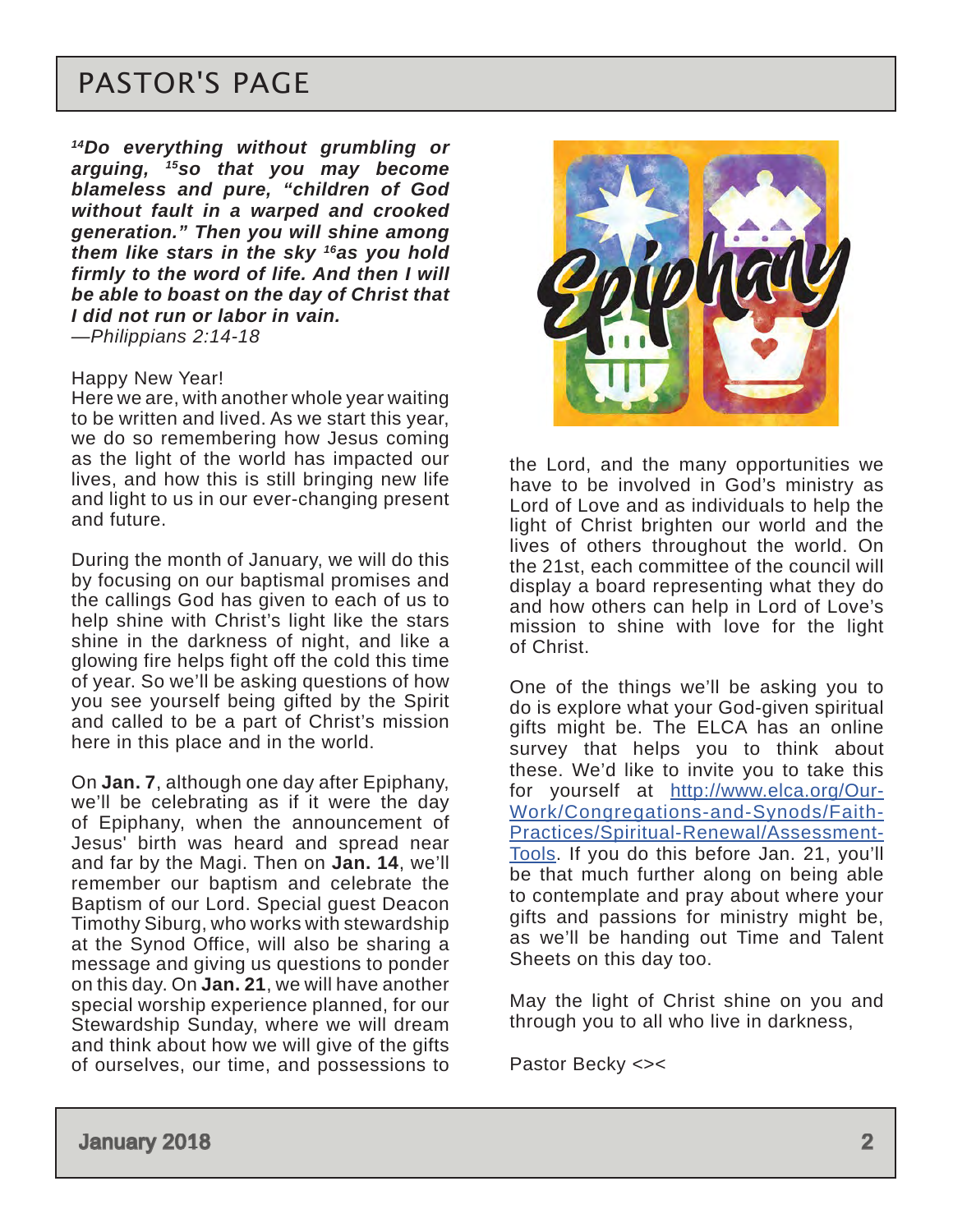### <span id="page-2-0"></span>NURTURE

### Sunday School Christmas Program

The Children of Lord of Love once again told the story of our great blessing in the birth of Jesus. They did a marvelous job!

Thank you to the many volunteers and teachers that helped to make this year's program a success. We appreciate you.



**January 2018** 3 **3**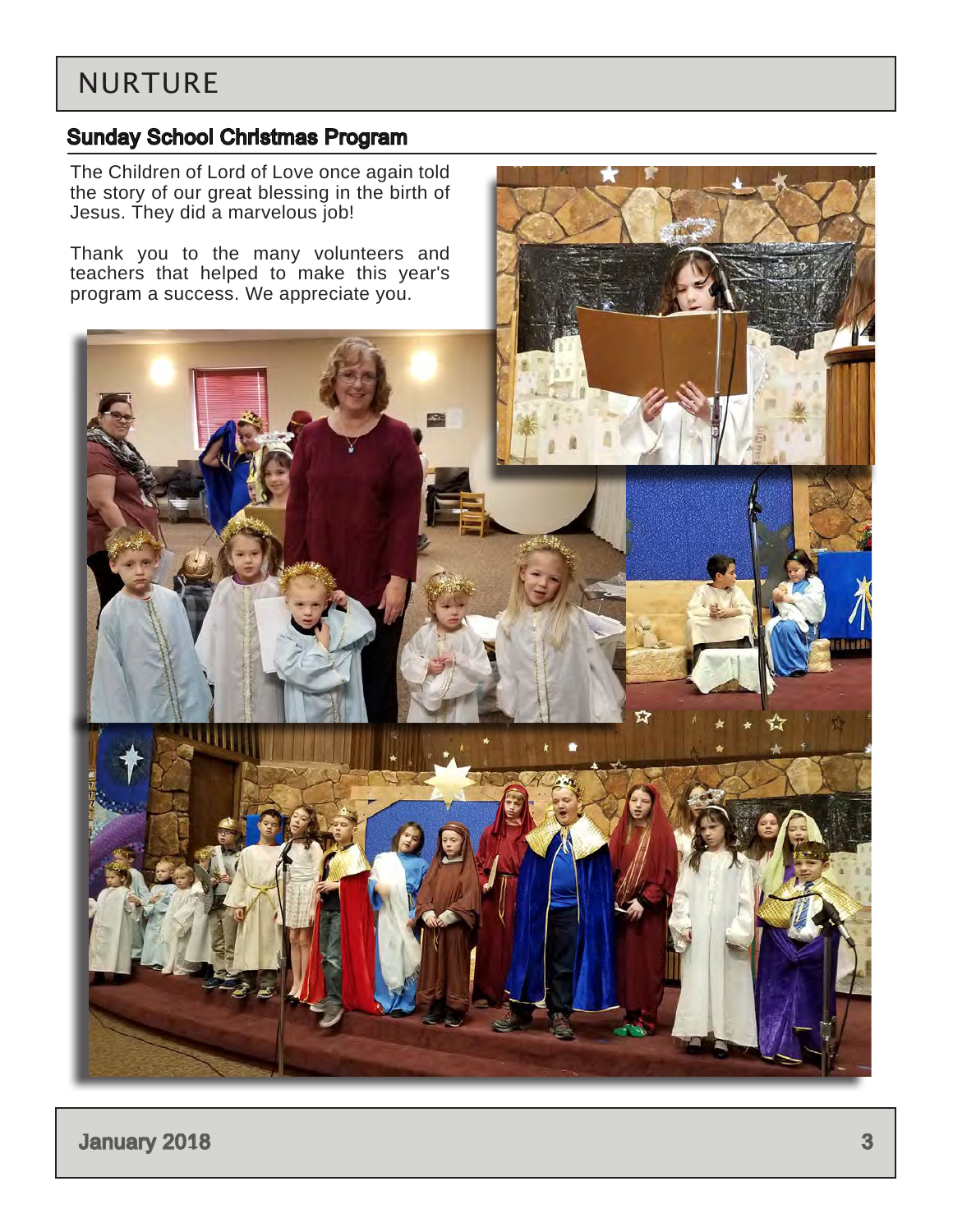# <span id="page-3-0"></span>MISSION AND ENDOWMENT

### Mission Possible Update



Thanks to all for your faithful giving to the special offerings during Thanksgiving, Advent, and Christmas. The funds will go to the ELCA Lutheran Disaster Response, where needed most. Such funds help us be God's hands in times of natural disaster, such as recent hurricanes and wildfires. We'll report on the total given in a future Love Letter article.

#### Endowment Grants and Estate Planning

Recently, Pastor Jim Holthus told Lord of Love about the Lutheran Campus Ministry Program in Omaha. He described two programs, NeMO (Nebraska Ministry Omaha) and God & Grads. Both programs provide a physical faith community that in essence takes the place of a home church for students and young adults. This community provides a way for the students to share their faith, discuss current stresses in their life, develop friendships, and worship together. Several members of Lord of Love have participated in this program.



Pastor Holthus thanked Lord of Love for our support of this program. This year, Lord of Love has again contributed \$1,000 to the program through the Endowment Fund.

Several members of Lord of Love have included the Endowment Fund in their estate plans, and as a result, the Fund can make such grants. Have you thought about including the fund in your estate plan? If you have a question about the process, please contact Doug Aden or another member of the Endowment Committee.

### CHURCH COUNCIL

#### **2018 Lord of Love Church Council**

*Vision and Coordination***:** Brian Lund, President; Don Rowen, Vice-President;

Kathy Christiansen, Secretary; Jackie Combes, Treasurer

*Nurture:* Chris Rich and Joan Witt

*Outreach:* Paula Foster and Jesse Brewer

*Resources:* Brandon Zalesky and Paul Christenson *Worship:* Rex Quadhammer and Heather Hansen



January 2018 4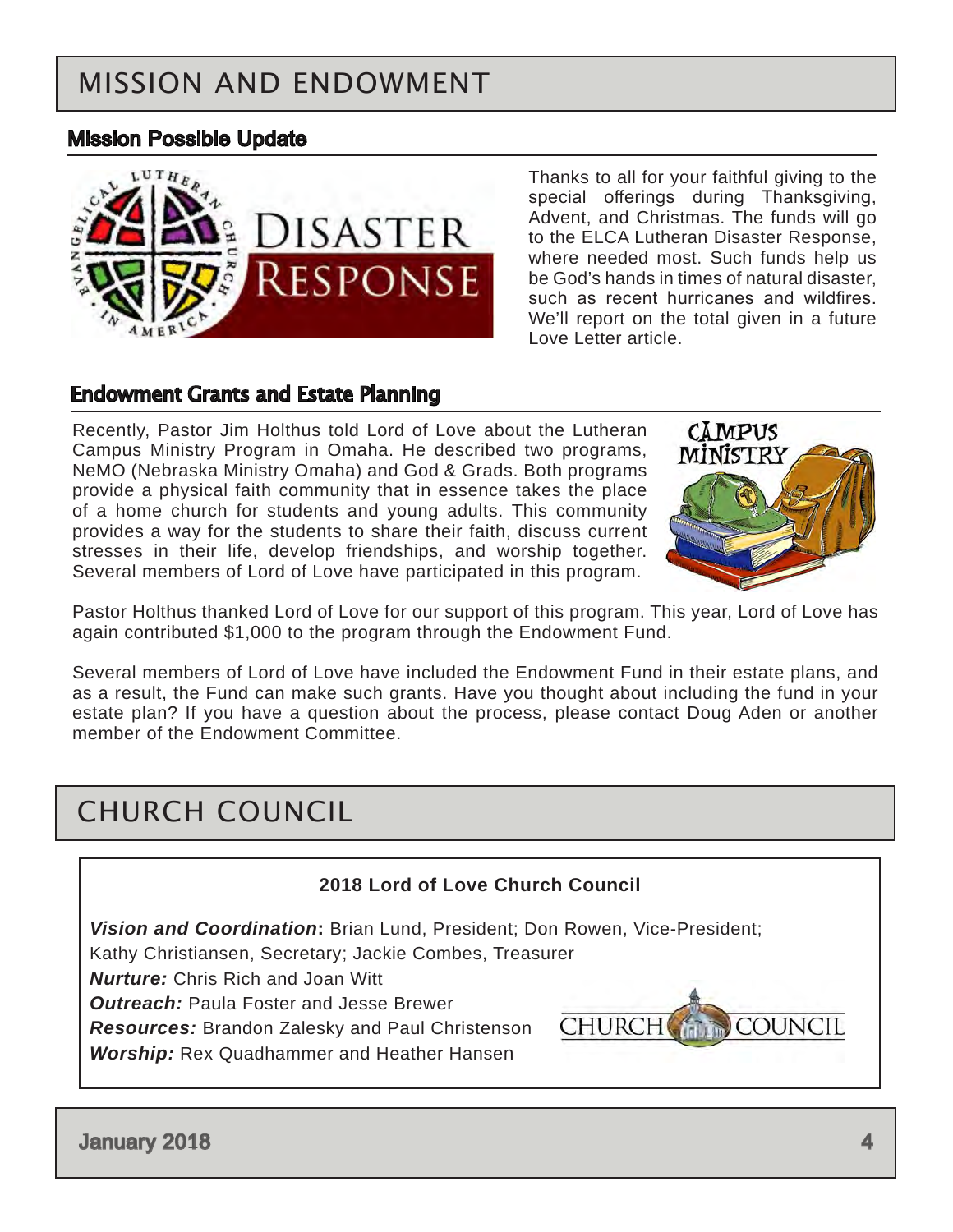# <span id="page-4-0"></span>COUNCIL AND STEWARDSHIP

### Council Update from the Secretary

The Lord of Love Church Council met on Dec. 19, 2017. The following are highlights from the meeting:

- 2017 fiscal year looks to be ending on a positive note.
- Plans are in place for a Ministry/Stewardship Fair for Jan. 21, 2018.
- Members for a Church Security Task Force will soon be in place.
- Lord of Love Constitution updates are finished and will be sent to the attorney at the Nebraska Synod and then to the Council and Congregation for approval.
- Appreciation expressed for outgoing Council Members.
- Next meeting will be the Council Retreat to be held Jan. 27, 2018.

### Giving Status

General Fund financial information for November 2017: Actual Income - \$23,217.00 Actual Expense - \$22,753.00

Financial Information Year-To-Date as of the end of November: Actual Income - \$291,227.00 Actual Expense - \$284,187.00

As of the end of November, the available cash balance is \$4,284.31. Weekly offerings of \$7,223 are needed to meet budgeted expenses. The weekly offering average for the end of November was \$5,951. Thank you for your continued support.



### Time, Talent and Treasure - by Deb Lund

In some ways, budgeting time is more difficult than budgeting finances. Prioritizing how one uses one's time is not always easy, but is just as important.

In Acts 20:35, Jesus tells us *"It is more blessed to give than to receive."* Many of us have experienced this personally—not only when giving money to others, but in giving time as well. Giving of time to help others and using a talent or skill one has *(continued on next)*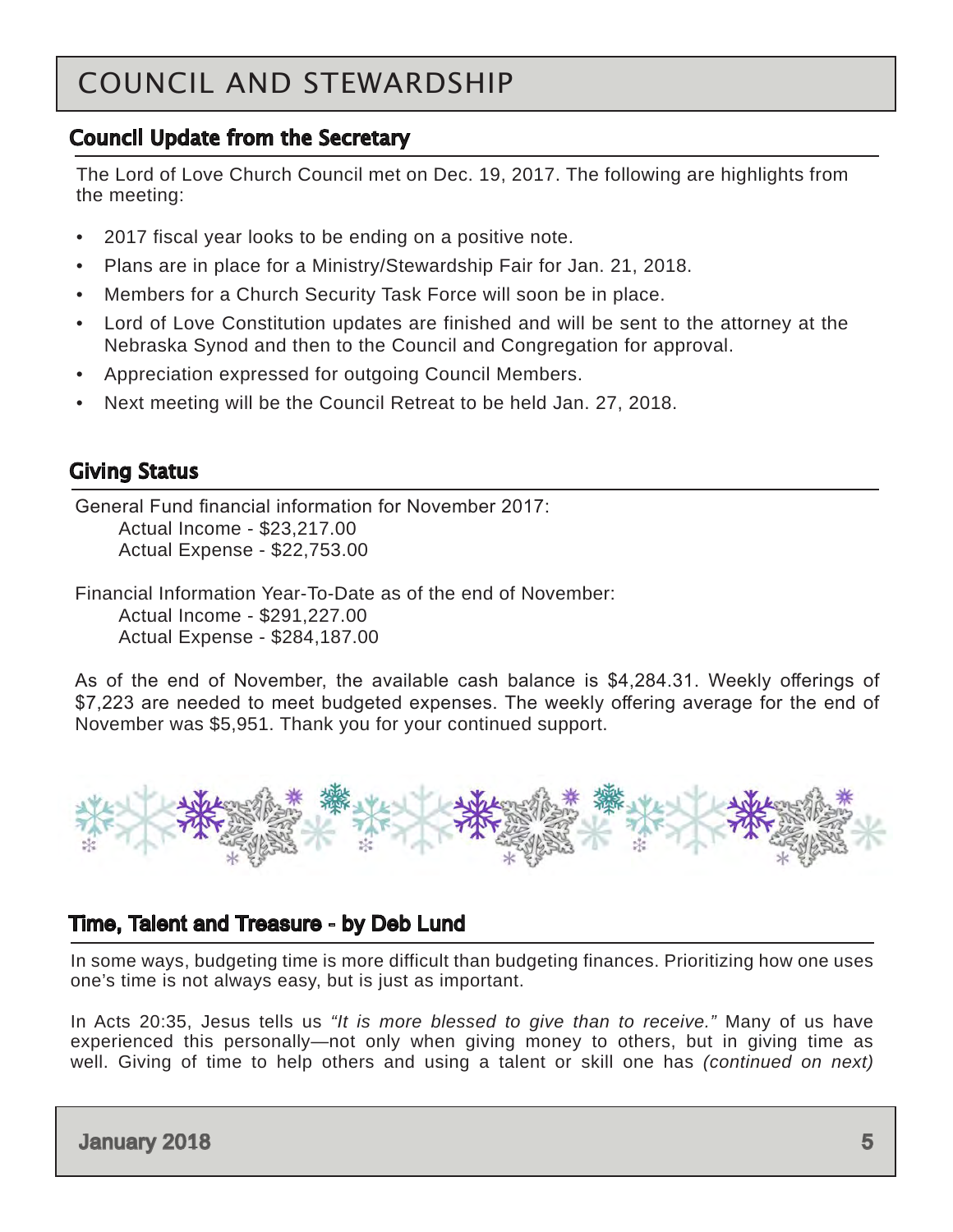#### <span id="page-5-0"></span>Time, Talent and Treasure, cont.

*(continued from previous)* makes the giver feel good, and hopefully, helps someone else, as well.

At this time of writing, Christmas will soon be upon us. In my own life, my biggest wishes for gifts are precious times with those I love. I relish doing simple things like playing board games, enjoying a meal together, relaxing together, or even working on a project together. Spending time with loved ones is better than any material gift I could receive.

One of my favorite Sunday School songs is "Into My Heart." We closed with this song in Sunday School opening every Sunday in my home congregation. I used that song

often when I led Sunday School opening at Lord of Love, as well. The second verse is not as well-known, but is a favorite, and is most appropriate during this season of Epiphany:



Into my heart, into my heart, Come into my heart, Lord Jesus; Come in today, come in to stay; Come into my heart, Lord Jesus.

Out of my heart, out of my heart, Shine out of my heart, Lord Jesus; Shine out today, shine out alway; Shine out of my heart, Lord Jesus. I encourage you to reflect on how you can use all of your gifts—finances, talents, abilities, and time—to be the light of Jesus to others in the world.

#### 2018 Stewardship Plans

The Stewardship Team is changing things up this year:

1. Financial commitment cards for the new year will go out with a letter early in January 2018. Completed commitment cards will be received at the services on **Jan. 21**. We encourage each of you to prayerfully consider what you give to Lord of Love. The written commitments are between you and God, and serve as a reminder of what you plan to give financially throughout the year.

2. Financial gifts are always needed to help our congregation do ministry inside and outside of our walls. Time and talents are also needed for us to carry out God's work. Consider how you can share your gifts time, talent, and treasure—to assist in Lord of Love's mission.

3. **Jan. 14, 2018:** Timothy Siburg, Director for Stewardship for the Nebraska ELCA, will preach at our services

4. **Jan. 21, 2018:** A Ministry Fair will take place in the Narthex and as a part of the worship services

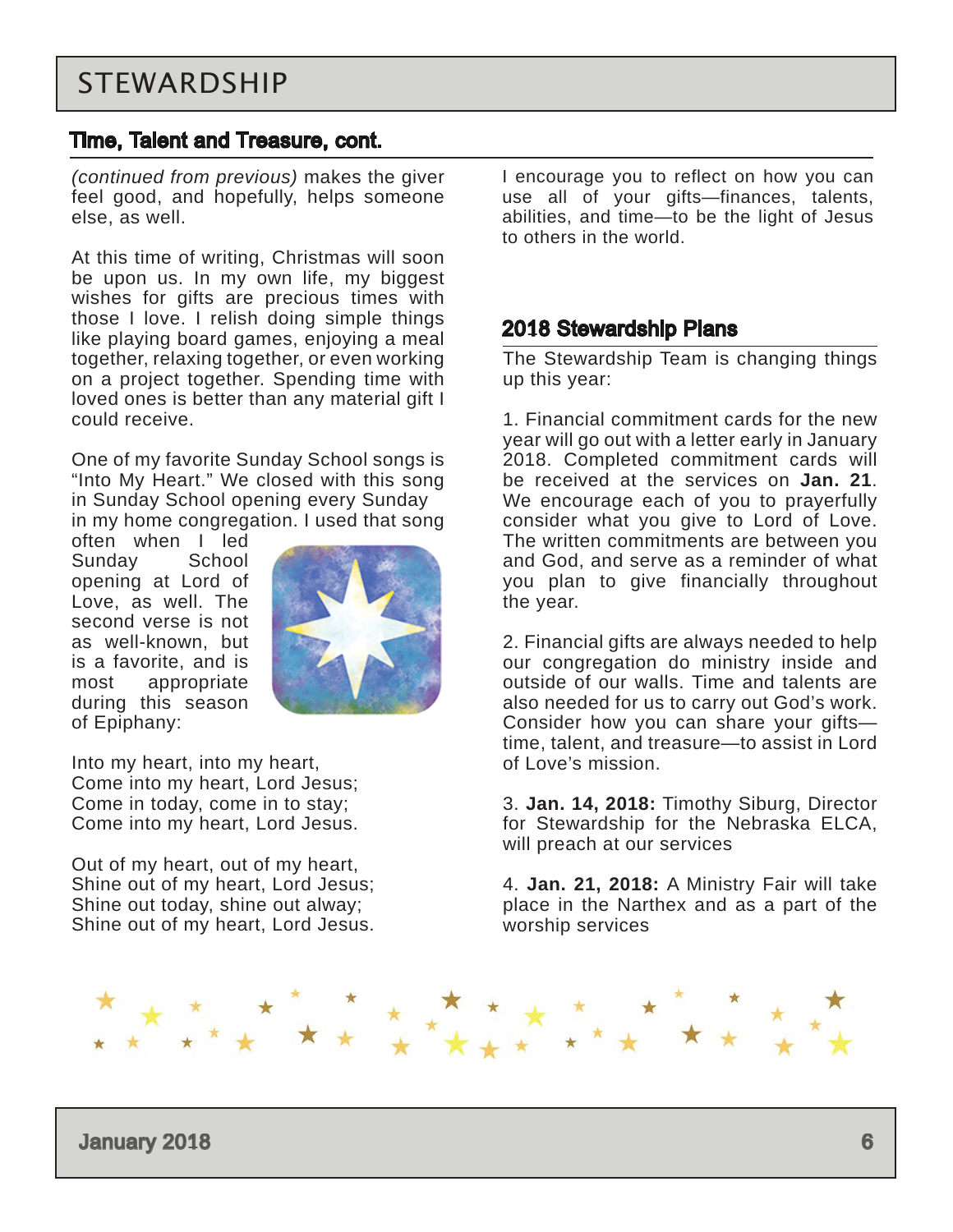### <span id="page-6-0"></span>MEN'S NEWS CORNER

#### Men's Breakfast

Men's breakfast group meets **every Saturday morning at 0700** in the fellowship hall. All men are welcome to attend for Christian study, fellowship and breakfast. Come and join us!

### WOMEN OF LOVE

#### Secret Angel Reveal

#### **Sunday, Jan. 7**

Are you someone's secret angel? Now is your opportunity to reveal your identity and also find out who has your name. In between services, we'll meet in the Fellowship Hall and will "tell all." Please bring a signed card to be presented to your angel that day.

The purpose of "secret angels" is to pray for your angel, send notes of encouragement, and perhaps to give them a small token on special occasions. Sign-up forms will be available at the "reveal" event and for a couple of additional Sundays. We'd love to have you join us!



#### Coffee Fellowship

**Friday, Jan. 12 and 26, 9 a.m.** January Crane Coffee Fellowship will meet at 77th and Cass. All women are invited.

#### Lutheran Women of Omaha

#### **Tuesday, Jan. 9, noon**

Lutheran Women of Omaha will meet at Rejoice Lutheran Church at 138th and Center Streets. Luncheon is \$7 and annual membership is \$3. The program will be presentations by "Martin and Katie Luther." Free-will offering will go toward the Omaha Street School.

Please make your reservations with Ruth Manning, 402.451.0221 **by 3 p.m. on Sunday, Jan. 7.**

#### WELCA Winter Retreat

**8:30 a.m.—3 p.m., Saturday, Jan. 20** Nebraska Synodical Women of the ELCA will hold its annual winter retreat on from at St. Paul's Lutheran Church in Grand Island. Connie Stover, assistant to the Nebraska Bishop, will be the guest speaker, leading us in "Made Anew in Christ". Bishop Maas also will be in attendance.

Registration is \$18 and a registration form is included in this issue. Please mail **by Jan. 16**.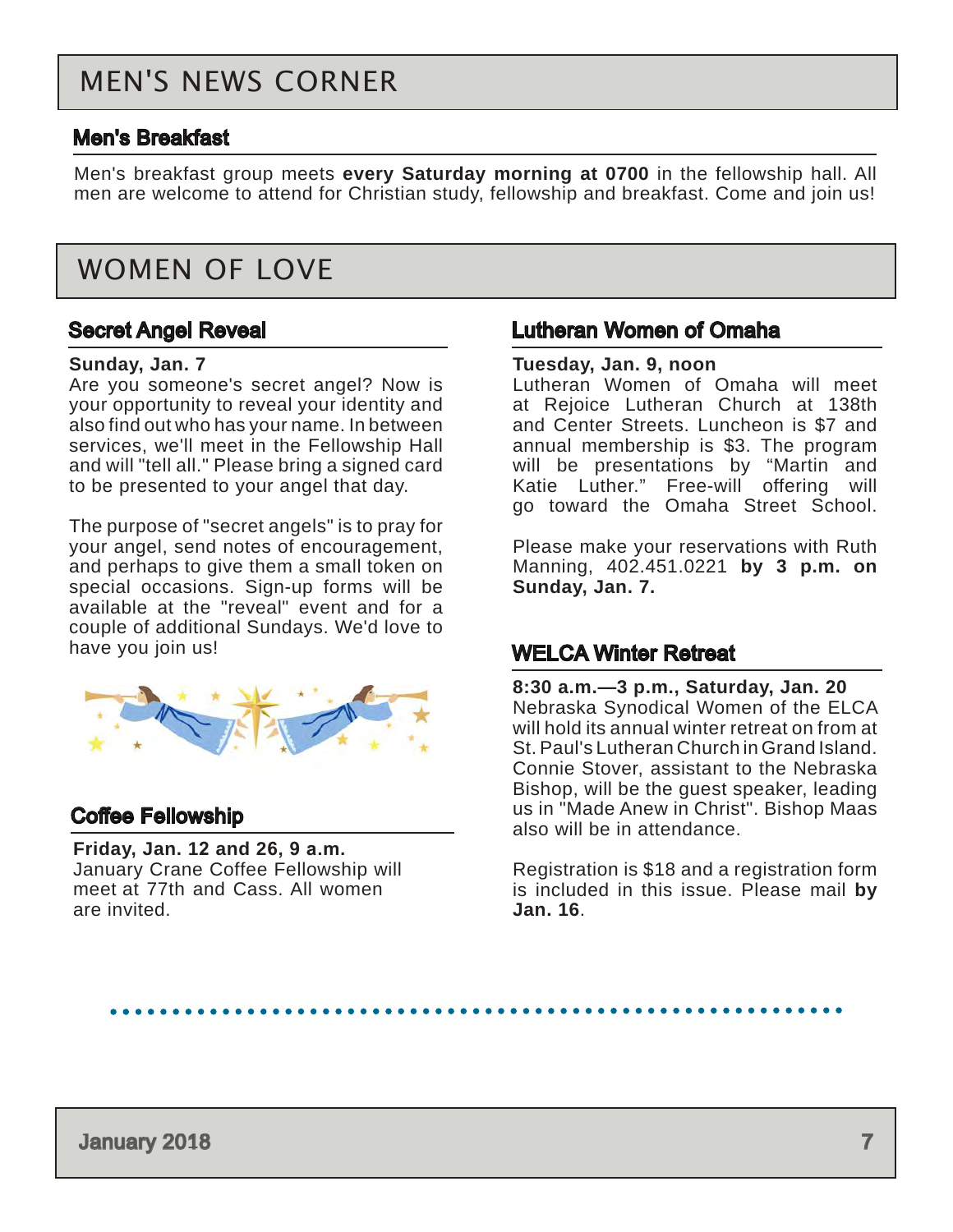### <span id="page-7-0"></span>IN OUR PRAYERS

Dick Bell

*Connie Bennett (cousin of Karen Armitage)* Jerry Boylan (father of Saylor Boylan) *Candee Brandon (friend of Dave & Lisa Rieff)* Gail Conyers (wife of Kirk Conyers) *Ruth Cooley* Sean Duffy (husband of Kelly) *Kenn Garder* Olivia Griffin (daughter of Scott and Dana Griffin) *Pr. Joe Hernandez – Missionary in the Middle East (cousin of David & Chris Boarts)* David Hojnacke (neighbor of the Armitage family) *Jan Hughes (aunt of Paula Foster)* Jim Jacobson (friend of Jon & Carol Novak)

*Julie (friend of Pat Brewer)* Izzy Lightle (relative of Kim Gust) *Lisa Lueders (sister-in-law of Dave Lueders)* Eileen Nagle (mother-in-law of Tara Novak) *Don St. Ours (brother-in-law of Lynda McGraw)* Paul Rumbaugh *Shirley Schuchard* Peggy Seck (cousin of Ann Kroll) *Pauline Shaffer* Brian & Nancy Shinrock *Brenda Thom* Nancy Thoman (stepmother of Ann Kroll) Steve Wiitala (friend of Karen Mullen)

Caregivers and those who suffer with depression. Those seeking employment.

*To add a name to the In Our Prayers section, please contact the office at 402.493.2946, send an email to marylou@lord-of-love.org, or fill out a prayer request note available in the narthex and place it in the basket.* 

*Please also let the office know when a name can be removed from the list.*

### Love Notes

Scott and I would like to thank every church member for their unending love, support, and prayers. God has truly blessed us with a wonderful church, friendships and place to feel at home. Love, *Scott and Dana Griffin and family*



To All the Groups (Men's Ministry, Pastor, Planning Committee, Quilters) and helpers who made the benefit such a success: "May God return to you the kindness you have shown to me." Thank you, *Olivia Griffin*

My heartfelt thanks to Pr. Becky and the congregation for making 2017 a great year. I am very grateful for the monetary Christmas gift given to me from the congregation and the many cards and gifts from individuals. Lord of Love is a very caring place and I feel privileged to call this my work home. Thank you and have a blessed 2018! *-Mary Lou*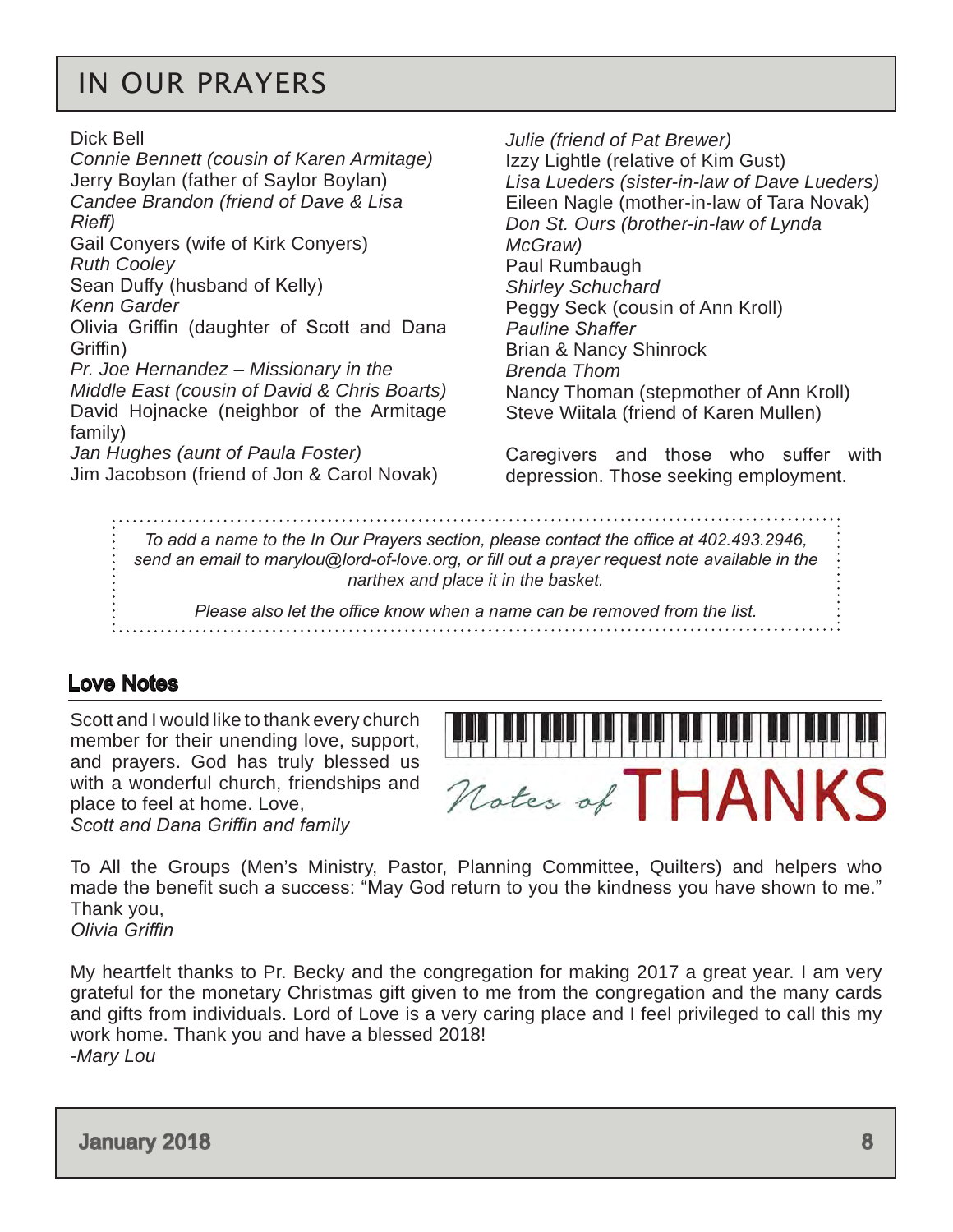# <span id="page-8-0"></span>SUNDAY SERVANTS

|                          | 8 a.m. Service                                                   | 10:30 a.m. Service        |
|--------------------------|------------------------------------------------------------------|---------------------------|
| <b>January 7</b>         |                                                                  |                           |
| <b>Greeters</b>          | Kenn and Shari Garder                                            | <b>Rieff Family</b>       |
| Liturgist                | Kenn Garder                                                      | Dave Rieff                |
| <b>Communion Servers</b> | Shari Garder                                                     | <b>Rieff Family</b>       |
|                          | Paul Concannon                                                   | Kathy Christiansen        |
|                          | <b>Brian and Connie Walther</b>                                  |                           |
|                          |                                                                  | Karen Armitage,           |
| <b>Altar Care</b>        | Karen & Dale Fink                                                | <b>Gwen Edwards</b>       |
| <b>CD Recording</b>      |                                                                  | Pat Brewer                |
| January 14               |                                                                  |                           |
| <b>Greeters</b>          | Joe and Jackie Combes                                            | John and Gwen Edwards     |
| Liturgist                | Dave Hild                                                        | Rex Quadhamer             |
| <b>Communion Servers</b> | Joe and Jackie Combes                                            | Deb Quadhamer             |
|                          | Nathaniel and Levi Gust                                          | Dave Lueders              |
|                          |                                                                  | John and Gwen Edwards     |
| <b>Altar Care</b>        | Pat & Jesse Brewer                                               | Ann & Paul Kroll          |
| <b>CD Recording</b>      |                                                                  | Paul Christenson          |
| <b>January 21</b>        |                                                                  |                           |
| <b>Greeters</b>          | Paul and Deb Christenson                                         | Paul and Ann Kroll        |
| Liturgist                | Ron Thom                                                         | <b>Rett Messerschmidt</b> |
| <b>Communion Servers</b> | Paul Christenson                                                 | Judy Messerschmidt        |
|                          | Kelly Duffy                                                      | Julie Thompson            |
|                          | Lisa Willard                                                     | Paul and Ann Kroll        |
|                          | <b>Bill Baker</b>                                                |                           |
| <b>Altar Care</b>        | Ed & Marjorie Keiser                                             | Rowen family              |
| <b>CD Recording</b>      |                                                                  | Dave Lueders              |
| <b>January 28</b>        |                                                                  |                           |
| <b>Greeters</b>          | Harry Naasz & Brandon Zalesky                                    | Tom and Beth Olson        |
| Liturgist                | Shawn Lorenzen                                                   | Claudia Rowen             |
| <b>Communion Servers</b> | Pat Brewer                                                       | Don Rowen                 |
|                          | <b>Brandon Zalesky</b>                                           | Joan Witt                 |
|                          | Jason and Bailee Shupp                                           | Tom and Beth Olson        |
|                          | Cathy Aden,                                                      | Nicole Quackenbush,       |
| <b>Altar Care</b>        | Sue Dieter                                                       | Karen Anderson            |
| <b>CD Recording</b>      |                                                                  | Paul Murphy               |
| <b>Ushers</b>            |                                                                  |                           |
|                          | 8 a.m. Paul Dieter, Matt Willard, Dennis Hindemith, Jesse Brewer |                           |
|                          | 10:30 a.m. Brian Lund, Deb Lund, Doug Armitage                   |                           |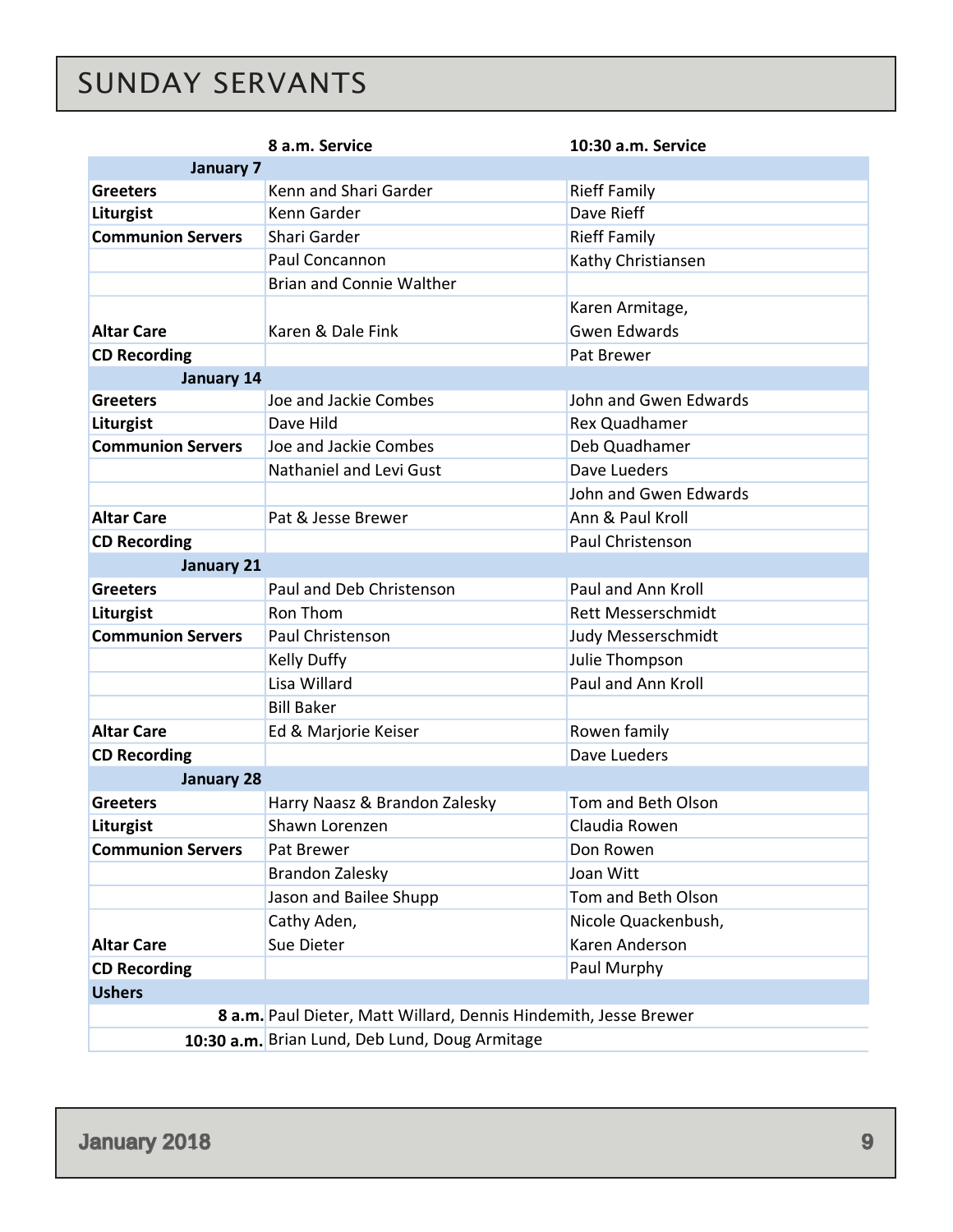# <span id="page-9-0"></span>MONTHLY CALENDAR

| Sunday                                                                                                                                                                                          | Monday                                   | Tuesday                                                                                                                | Wednesday                                                                                                                                        | <b>Thursday</b>                                     | <b>Friday</b>                                                              | <b>Saturday</b>                                                                        |
|-------------------------------------------------------------------------------------------------------------------------------------------------------------------------------------------------|------------------------------------------|------------------------------------------------------------------------------------------------------------------------|--------------------------------------------------------------------------------------------------------------------------------------------------|-----------------------------------------------------|----------------------------------------------------------------------------|----------------------------------------------------------------------------------------|
|                                                                                                                                                                                                 | 1<br>8:00pm AA & Al<br>Anon              | $\overline{\mathbf{2}}$<br>9:00am Quilters                                                                             | $\overline{3}$<br>6:00pm Brass<br>6:00pm W/ELCA<br>Gather Study<br>7:15pm Choir<br>Rehearsal                                                     | 4<br>7:00pm Boy Scouts                              | 5<br>9:30am Al Anon<br>Mtg.<br>7:30pm AA Mtg.                              | 6<br>7:00am Men's<br><b>Breakfast</b><br>Ministry                                      |
| 7<br>8:00am Worship &<br>Communion<br>9:15am Sunday<br>School<br>10:30am Worship &<br>Communion<br>5:00pm Bell<br>Rehearsal                                                                     | 8<br>8:00pm AA & Al<br>Anon              | 9<br>7:00pm Vision &<br>Coordination Mtg<br>7:00pm Resources<br>Meeting<br>7:00pm Sunnyslope<br>Neighborhood<br>Assoc. | 10<br>12:00pm Aged to<br>Perfection Lunch<br>4:00pm<br>Confirmation<br>5:30pm Supper<br>6:00pm Brass<br>6:15pm FISH<br>7:15pm Choir<br>Rehearsal | 11<br>7:00pm Boy Scouts                             | 12<br>9:30am Al Anon<br>Mtg.<br>7:30pm AA Mtg.                             | 13<br>Middle School<br>Gathering<br>7:00am Men's<br><b>Breakfast</b><br>Ministry       |
| 14<br>Middle School<br>Gathering<br>8:00am Worship &<br>Communion<br>9:15am Sunday<br>School<br>10:30am Worship &<br>Communion<br>1:00pm District 18<br>AA Plng Mtg<br>5:00pm Bell<br>Rehearsal | 15<br>$8:00 \mathrm{pm}$ AA & Al<br>Anon | 16<br>9:00am Quilters                                                                                                  | 17<br>4:00pm<br>Confirmation<br>5:30pm Supper<br>6:00pm Brass<br>6:15pm FISH<br>7:15pm Choir<br>Rehearsal                                        | 18<br>7:00pm Boy Scouts<br>7:00pm Church<br>Council | 19<br>Annual Repots are<br>due<br>9:30am Al Anon<br>Mtg.<br>7:30pm AA Mtg. | 20<br>7:00am Men's<br><b>Breakfast</b><br>Ministry                                     |
| 21<br>Stewardship<br>Sunday<br>8:00am Worship &<br>Communion<br>9:15am Sunday<br>School<br>10:30am Worship &<br>Communion<br>5:00pm Bell<br>Rehearsal<br>7:00pm Church<br>Council               | 22<br>8:00pm AA & Al<br>Anon             | 23                                                                                                                     | 24<br>4:00pm<br>Confirmation<br>5:30pm Supper<br>6:00pm Brass<br>6:15pm FISH<br>7:15pm Choir<br>Rehearsal                                        | 25<br>7:00pm Boy Scouts                             | 26<br>9:30am Al Anon<br>Mtg.<br>7:30pm AA Mtg.                             | 27<br>7:00am Men's<br><b>Breakfast</b><br>Ministry<br>8:30am Church<br>Council Retreat |
| 28<br>Council members<br>installed<br>8:00am Worship &<br>Communion<br>9:15am Sunday<br>School<br>10:30am Worship &<br>Communion<br>5:00pm Bell<br>Rehearsal                                    | 29<br>8:00pm AA & Al<br>Anon             | 30                                                                                                                     | 31<br>4:00pm<br>Confirmation<br>5:30pm Supper<br>6:00pm Brass<br>6:15pm FISH<br>7:15pm Choir<br>Rehearsal                                        |                                                     |                                                                            |                                                                                        |

### January 2018